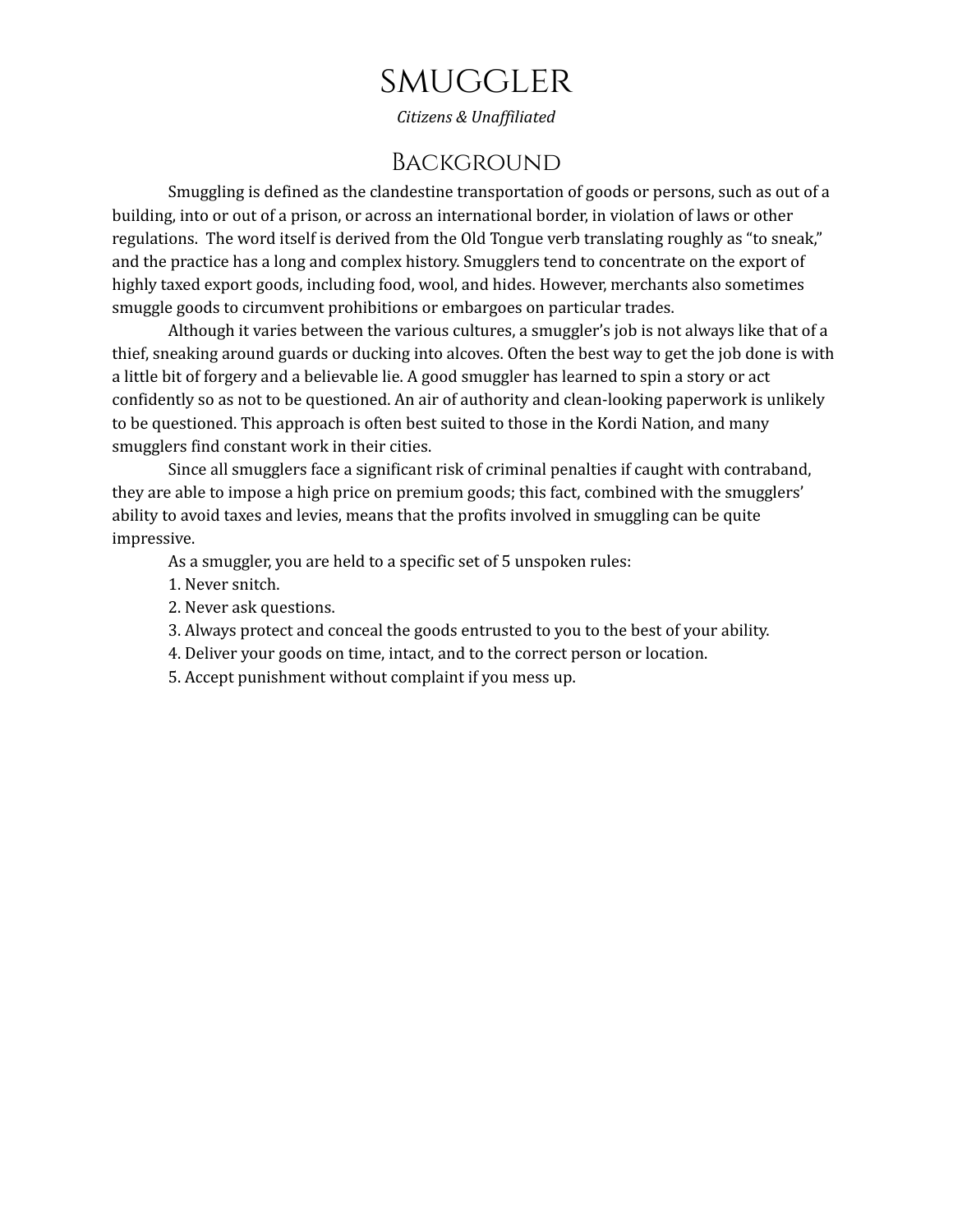# Progression

| <b>Level</b>  | Requirement                                                                                                                                                           | <b>Time</b>                                                                                                           | <b>In-game Benefits</b>                                                                                                   |
|---------------|-----------------------------------------------------------------------------------------------------------------------------------------------------------------------|-----------------------------------------------------------------------------------------------------------------------|---------------------------------------------------------------------------------------------------------------------------|
| <b>Novice</b> | Complete 1 contract or 2 instances of<br>the following over 2 events:<br>Sell a counterfeit item<br>Pass off a forged document                                        | +2 events                                                                                                             | Gain 1 contract per event<br>Minimum Pay: 5 copper per<br>contract<br>Novice skills unlocked.                             |
| Journeyman    | Complete 2 instances of the following<br>over 2 events:<br>Sell a counterfeit item over 1<br>silver<br>Pass off a sealed forged<br>document<br>Finish a contract      | $+2$ events                                                                                                           | Minimum Pay: 1 silver per<br>contract<br>Can request 1 extra contract.<br>Journeyman skills unlocked.                     |
| Master        | Complete 2 instances of the following<br>over 2 events:<br>Sell a counterfeit item over 5<br>silver<br>Pass off a forged barrister's<br>document<br>Finish a contract | +2 events                                                                                                             | Minimum Pay: 1.5 silver per<br>contract<br>Can request a difficult<br>contract for higher pay.<br>Master skills unlocked. |
| Grandmaster   |                                                                                                                                                                       | Minimum Pay: 2 silver per contract<br>Contact to request special items &<br>services.<br>Grandmaster skills unlocked. |                                                                                                                           |

## Skills

Note: Many smuggler skills are between-game skills, meaning you must submit a between-game action form before each event in order to utilize them.

#### **NOVICE**

**Counterfeit item (2)** As a between-game action, you may create 1 counterfeit item, which you can sell in-game for 1 silver or less. Counterfeit items have no actual in-game effect, though you may claim they have any effect you want; just be sure to include a notecard or tag clarifying that the item has no effect. To create the item, use 1 or more relevant in-game items whose combined value totals at least half the final piece.

**Forgery (2)** As a between-game action, if you have a physical sample of another character's handwriting, you may forge documents in that person's hand.

## **JOURNEYMAN**

**Bluff (2+)** Respond as you please to *"Detect Lie"* (found in the Interrogator profession).

**Counterfeit item, improved (0)** As a between-game skill, you may create 1 counterfeit item to sell for 5 silver or less.

**Forgery, improved (0)** As a between-game action, if you have an unbroken example of a seal, a pencil rubbing of a basic seal (not a barrister's seal), or the seal itself, you may create a forgery of the seal in question using any 2 pieces of ore.